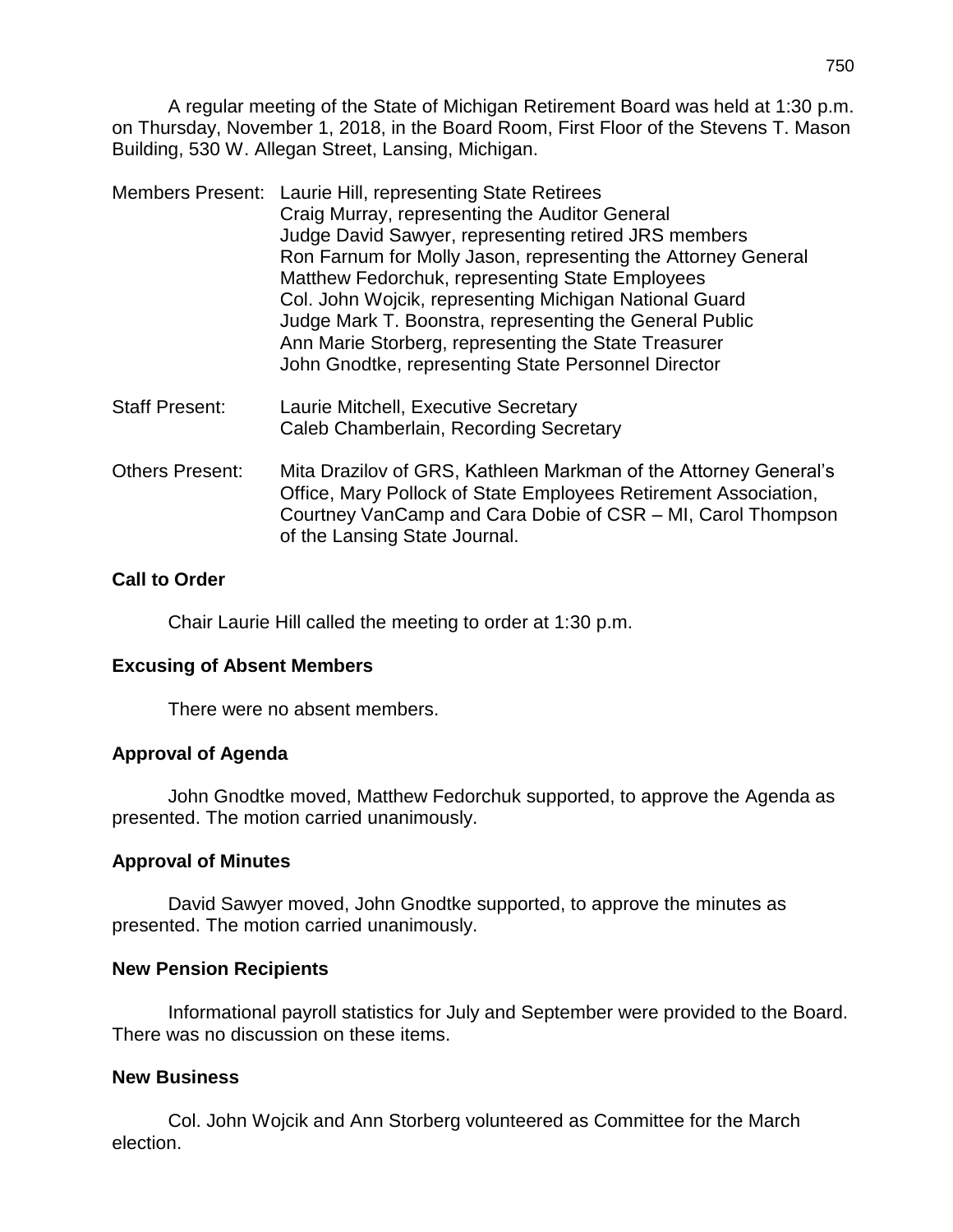### **Special Reports**

Mita Drazilov of GRS Retirement Consulting presented the optional forms of payment for SERS and JRS. Matthew Fedorchuk motioned to adopt the actuarially equivalent forms of payment. Col. John Wojcik supported, and the motion carried unanimously.

Mita Drazilov of GRS Retirement Consulting presented the 2017 Military Retirement provisions annual valuation and 2015 Military Retirement Provisions Experience Study. Col. John Wojcik motioned to adopt the assumptions for actuarially equivalent forms of payment from the experience study. David Sawyer supported, and the motion carried unanimously.

## **Old Business**

There was no old business discussed.

#### **Administrative Hearings**

#### Proposal for Decision – Docket 18-002845-ORS

The Board considered the case materials. John Gnodtke moved, David Sawyer supported, that the Board adopt as its own the recommendations of the Presiding Officer as set forth in the August 2, 2018, Proposal for Decision including the proposed Findings of Fact and Conclusions of Law and deny the Petitioner's application for non-duty disability retirement under MCL 38.24. The motion carried unanimously.

#### Proposal for Decision – Docket 18-004332-ORS

The Board considered the case materials. Col. John Wojcik moved, David Sawyer supported, that the Board adopt as its own the recommendations of the Presiding Officer as set forth in the September 10, 2018, Proposal for Decision including the proposed Findings of Fact and Conclusions of Law and deny the Petitioner's request for relief from repayment of her pension overpayment under MCL 38.41 and Board Rule 38.49 and deny her request to retroactively change her pension beneficiary under MCL 38.21(2). The motion passed. John Gnodtke abstained from voting.

#### Proposal for Decision – Docket 18-003337-ORS

The Board considered the case materials. John Gnodtke moved, Matthew Fedorchuk supported, that the Board adopt as its own the recommendations of the Presiding Officer as set forth in the September 11, 2018, Proposal for Decision including the proposed Findings of Fact and Conclusions of Law and deny the Petitioner's request to make an election under section 68b of the SERA, to opt out of the graded health insurance coverage premium and opt into the tax deferred account provisions of that section after the election deadline in that section had passed. The motion carried unanimously.

### Proposal for Decision – Docket 17-015245-ORS; Deposition Request